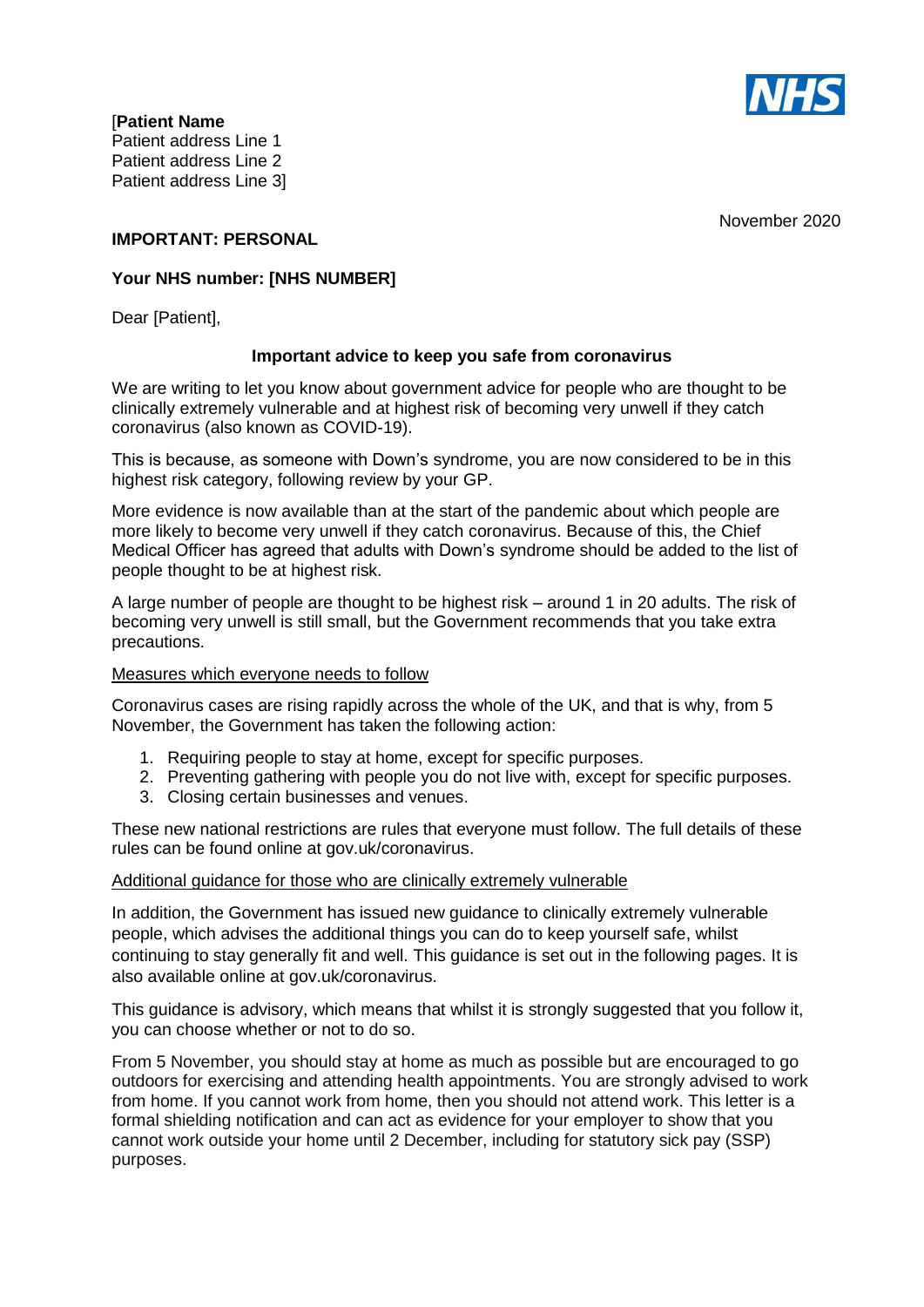The national restrictions, as well as this specific advice for clinically extremely vulnerable people, will apply across England for four weeks up to Wednesday 2 December. At the end of this period, the Government expects to reintroduce guidance that is specific to each region, based on the latest data. The Government will write to you with further information then.

Please remember that the **NHS is open**, and we urge you to continue to access all the NHS services that you need. It is safer for you to use the NHS than to try to manage alone.

We recognise this is a difficult time for you. Thank you for your efforts to keep yourself and others safe.

Yours sincerely,

[Clinician]

[Practice Phone no]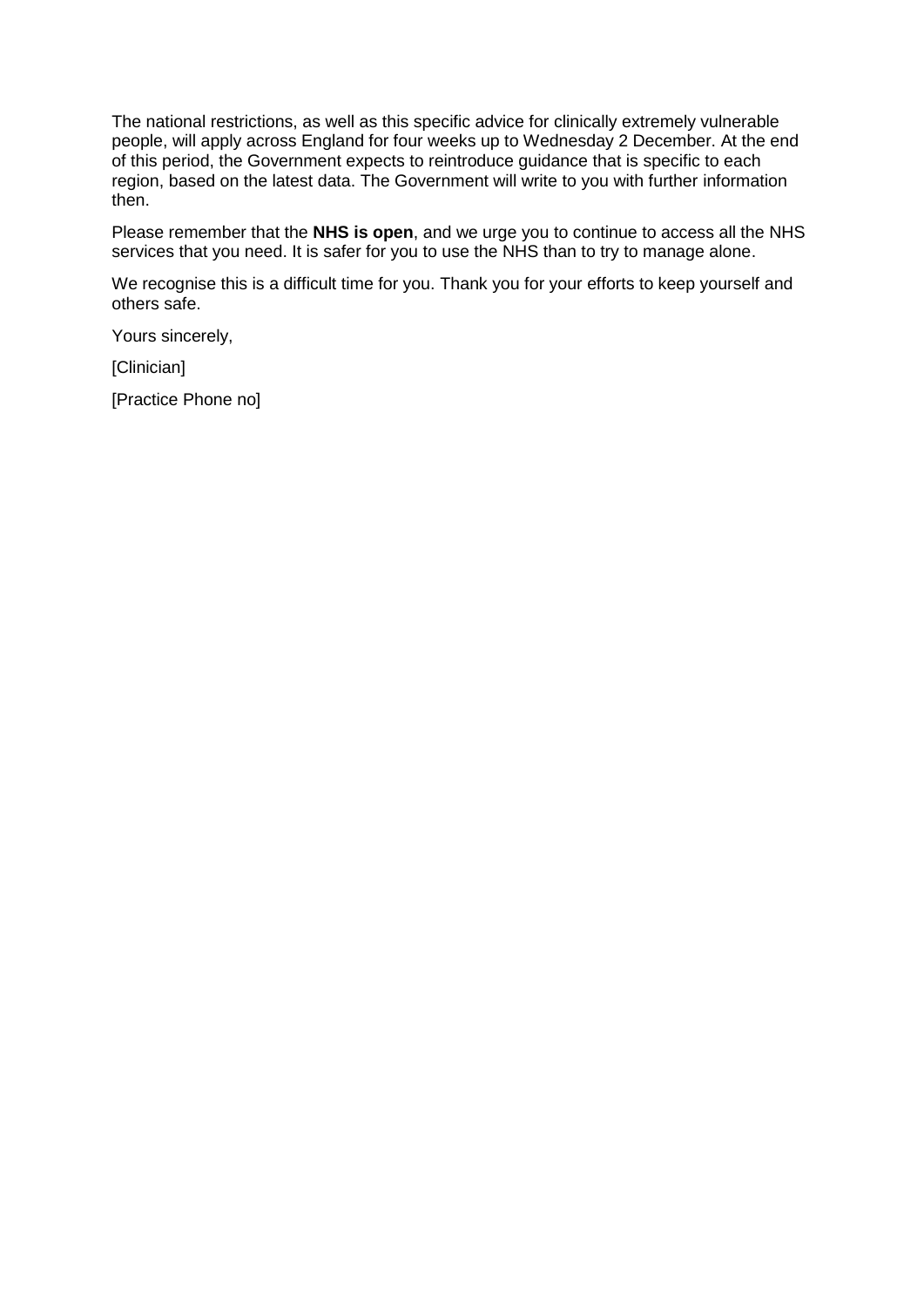# **Government guidance for clinically extremely vulnerable people**

This guidance is for everyone in England who has been identified as clinically extremely vulnerable. The full guidance can be found online at gov.uk/coronavirus. This is additional guidance for clinically extremely vulnerable people, to help you protect yourself from the virus by following these shielding measures.

This guidance applies to clinically extremely vulnerable individuals only. Others living in a household with someone who is clinically extremely vulnerable are not advised to follow this guidance.

## **Socialising**

The new National Restrictions from 5 November, which apply to everyone, mean that you must not leave or be outside of your home, except for limited purposes which are set out in that guidance.

The Government is advising clinically extremely vulnerable people to stay at home as much as possible, except to go outdoors for exercise or to attend essential health appointments. You may wish to meet up with one other person from outside your household or support bubble to exercise outdoors, for example in an outdoor public place, but it is suggested that you always try to do so as safely as possible.

Try to keep all contact with others to a minimum and avoid busy areas. Whenever you go out continue to maintain strict social distancing, wash your hands regularly and avoid touching your face.

You should also try to stay 2 metres away from other people within your household, especially if they display symptoms of the virus or have been advised to self-isolate.

#### **Work**

You are strongly advised to work from home. If you cannot work from home, then you should not attend work for this period of restrictions.

If you cannot attend work for this reason, you may be eligible for Statutory Sick Pay (SSP), Employment Support Allowance (ESA) or Universal Credit. Other eligibility criteria will apply.

You will be able to use this letter as evidence for your employer to show that you should not work outside your home until 2 December, including for statutory sick pay purposes. You can also use this letter for the Department for Work and Pensions to show that you are advised to follow shielding guidance for ESA or Universal Credit purposes.

If you were on payroll before 30 October 2020 you may also be eligible for the Coronavirus Job Retention Scheme (furlough), which is being extended until 2 December. Please speak to your employer if you think you are eligible.

Other people you live with who are not clinically extremely vulnerable themselves can still attend work if they cannot work from home, in line with the wider rules set out in the new National Restrictions from 5 November.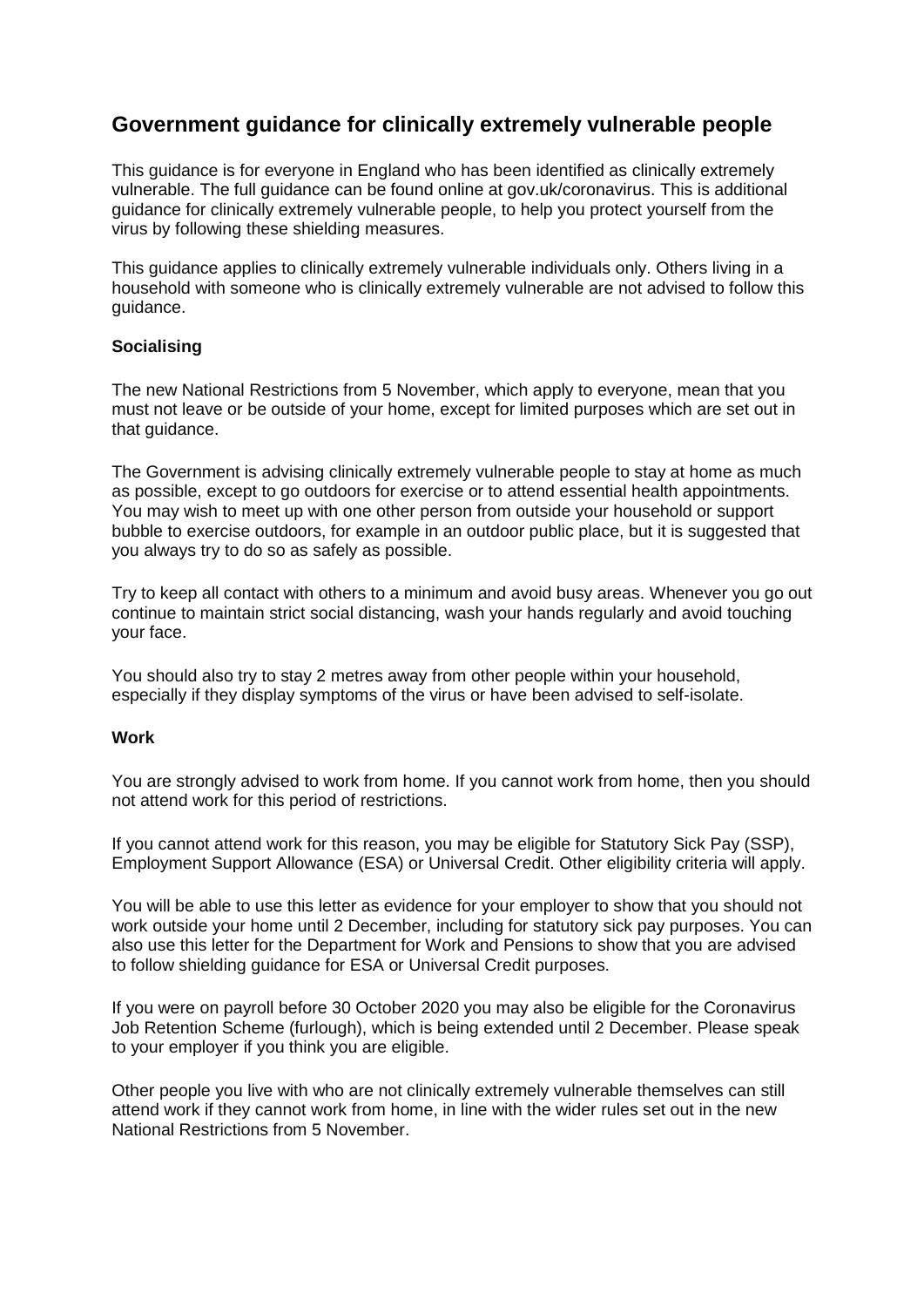## **Education settings**

More evidence has emerged that shows there is a very low risk of children becoming very unwell from COVID-19, even for children with existing health conditions. Most children originally identified as clinically extremely vulnerable no longer need to follow this advice. Speak to your GP or specialist clinician if you have not already done so, to understand whether your child should still be classed as clinically extremely vulnerable.

Those children whose doctors have confirmed they are still clinically extremely vulnerable are advised not to attend school whilst this advice is in place. Your school will make appropriate arrangements for you to be able to continue your education at home. Children who live with someone who is clinically extremely vulnerable, but who are not clinically extremely vulnerable themselves, should still attend school.

# **Travel**

You should avoid all non-essential travel by private or public transport, this includes not travelling to work, school or the shops. You should still travel to hospital and GP appointments unless told otherwise by your doctor. If you need help to travel to an appointment, you can speak to your health care professional to arrange transport support. They can arrange this with NHS Volunteer Responders.

## **Shopping**

You are advised not to go to the shops. Use online shopping if you can,or ask others to collect and deliver shopping for you (friends, family, or a volunteer, including NHS Volunteer Responders). If you already have a priority delivery slot with a supermarket that will continue, you do not need to do anything further.

If you cannot access food, your local council can offer support. This may include helping you to request a priority supermarket delivery slot (if you do not already have one) or help with shopping. See below for details on how to register for support.

## **Medicines**

You are advised not to go to a pharmacy.

You are encouraged in the first instance to ask a friend, family member, carer or a volunteer (for example one of the NHS Volunteer Responders)) to collect your medicines for you. If none of these are available, then you will be eligible for free medicines delivery. Please contact your pharmacy to inform them that you are clinically extremely vulnerable and need your medicines delivered, and they will arrange this free of charge.

## **Accessing care and support**

It is important that you continue to receive the care and support you need to help you stay safe and well.

You are urged to continue to seek support from the NHS and other health providers for your existing health conditions and any new health concerns.

You can access a range of NHS services from home, including ordering repeat prescriptions or contacting your health professional through an online consultation. To find out more